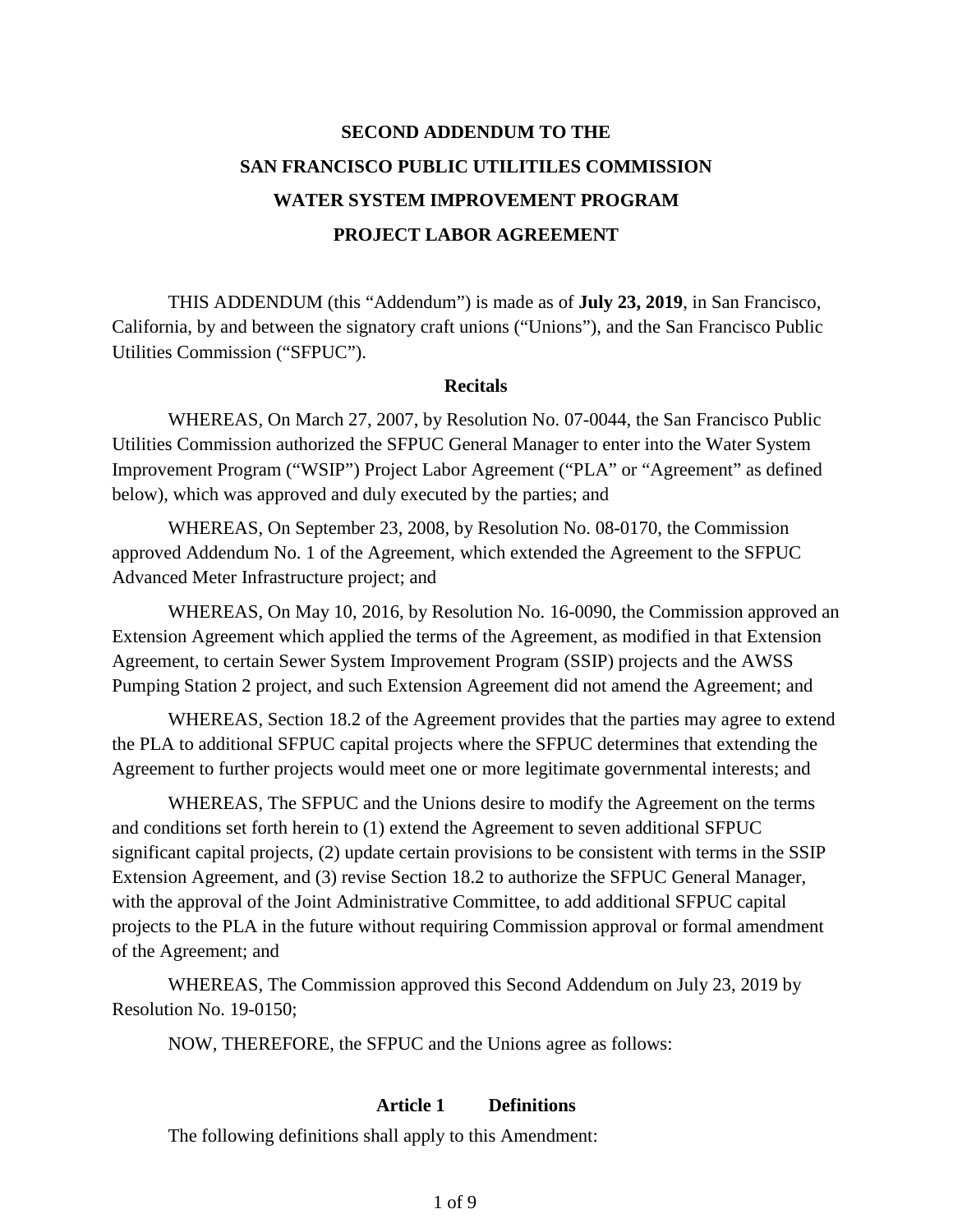1.1 **Agreement.** The term "Agreement" shall mean the SFPUC WSIP Project Labor Agreement dated March 27, 2007, as amended by the First Addendum, dated September 10, 2008.

1.2 **Other Terms.** Terms used and not defined in this Addendum shall have the meanings assigned to such terms in the Agreement.

#### **Article 2 Modifications to the Agreement.**

The Agreement is hereby modified as follows:

2.1 **Section 1.1.** *Section 1.1 of the Agreement currently reads as follows:*

**Section 1.1** The SFPUC is undertaking an estimated \$4.3 billion program to rebuild and seismically upgrade Hetch Hetchy Water System's aging pipelines, tunnels, reservoirs, pump stations, storage tanks and dams. The capital improvement program, referred to hereinafter as the Water System Improvement Program ("WSIP"), is a comprehensive program involving numerous individual projects.

*Such section is hereby amended in its entirety to read as follows:*

# **Section 1.1.**

**a. WSIP.** The SFPUC is undertaking an estimated \$4.8 billion program to rebuild and seismically upgrade Hetch Hetchy Water System's aging pipelines, tunnels, reservoirs, pump stations, storage tanks and dams. The capital improvement program, referred to hereinafter as the Water System Improvement Program ("WSIP"), is a comprehensive program involving numerous individual projects.

**b. Other Significant Projects**. The following are "Other Significant Projects":

- 1. The Harding Park Recycled Water Project to construct a new pump station, distribution pipeline, underground recycled water storage tank to produce and deliver recycled water to irrigate Harding Park and Fleming Golf Courses, and back-up connection to the SFPUC potable water distribution system.
- 2. The Bay Corridor Transmission and Distribution Project to construct public utilities including electrical duct banks, electrical conduits, electrical cables and equipment, water and sewer pipelines, dry-weather force main, trenchless utility crossings at rail tracks, accessible curb ramps, and street restoration in congested urban public rights of way.
- 3. Sunol Long Term Improvements Watershed Center Project to construct an Interpretive Watershed Center in the vicinity of the Sunol Water Temple.
- 4. Auxiliary Water Supply System Pipeline Improvements Projects to remotely operate various existing AWSS manual gate valve locations, upgrade existing motorized gate valve locations, replace and relocate existing gate valve, and install new facilities for connecting and controlling backup water supply for the AWSS piping facilities.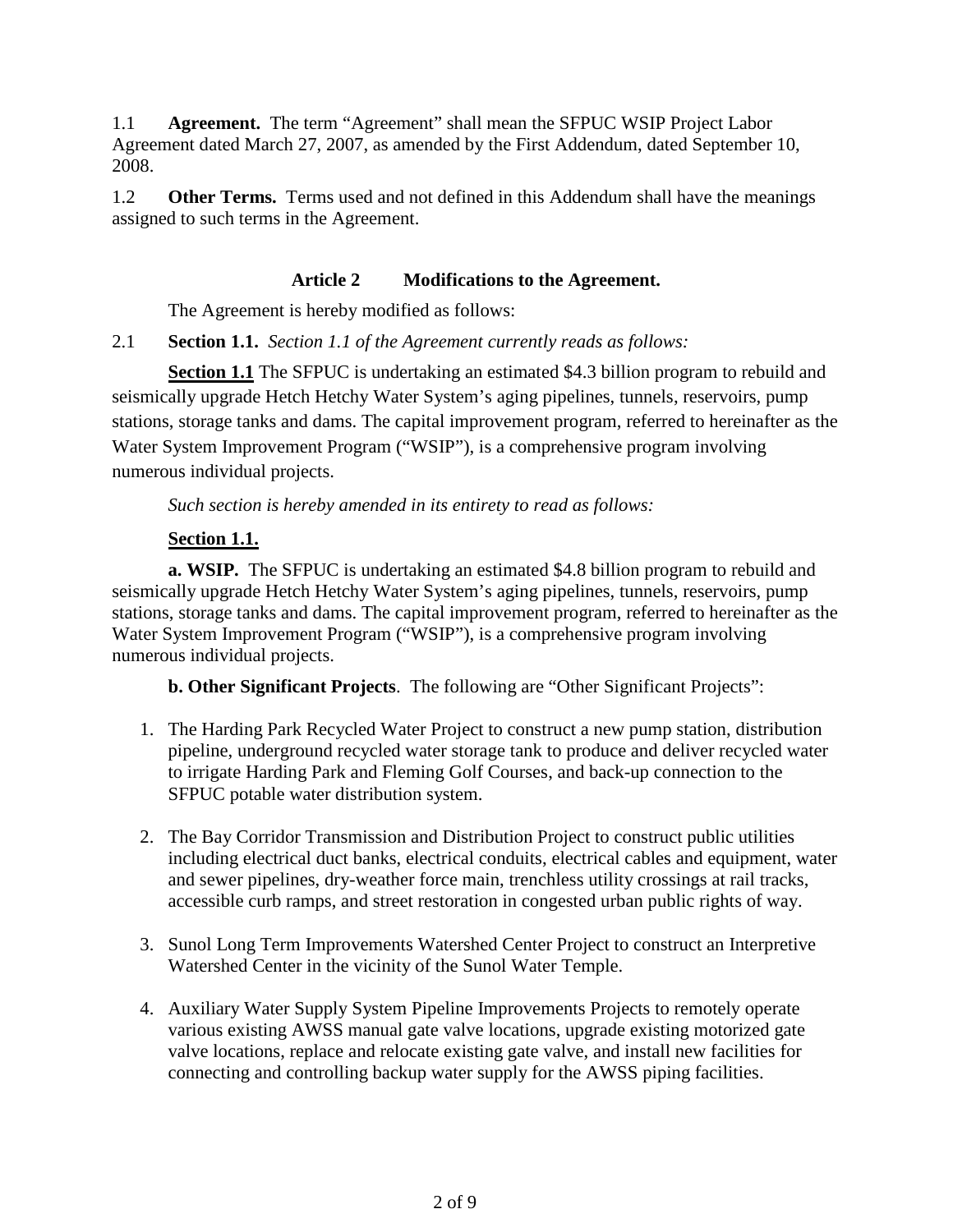- 5. The Southeast Community Center Project at 1550 Evans to construct a new community center that will consist of two buildings that will include a café and childcare center, multipurpose rooms, office space, and a community room pavilion.
- 6. The Treasure Island Wastewater Treatment Plant Project to provide for a new wastewater treatment plant to replace the aging wastewater treatment plant, ensure future regulatory compliance, and meet the wastewater and recycled water needs of future development at Treasure Island.
- 7. The Mountain Tunnel Improvement Project to improve the condition of the existing Mountain Tunnel and to ensure the Tunnel's continued ability to provide quality drinking water reliably to its 2.7 million customers in the Sierra Foothills and San Francisco Bay Area.

Other Significant Projects also include any additional projects to which the Parties agree to extend this Agreement in accordance with the procedures provided in Section 18.2 and as set forth in Appendix A-1.

# 2.2 **Section 1.2.** *Section 1.2 of the Agreement currently reads as follows:*

**Section 1.2** The purpose of this Agreement is to promote efficiency of construction of the WSIP ("the Project") by facilitating communication, education and partnerships among the SFPUC, Unions, Contractors, and contract-enforcement agencies to identify and resolve issues, to enhance understanding and compliance with the labor-related policies and regulations, and to provide for peaceful settlement of labor disputes and grievances without strikes or lockouts, thereby promoting the public interest in assuring the timely and economical completion of the Project.

# *Such section is hereby amended in its entirety to read as follows:*

**Section 1.2** The purpose of this Agreement is to promote efficiency of construction of the WSIP and Other Significant Projects as set forth in Appendix A-1 (collectively referred to herein as "the Project") by facilitating communication, education and partnerships among the SFPUC, Unions, Contractors, and contract-enforcement agencies to identify and resolve issues, to enhance understanding and compliance with the labor-related policies and regulations, and to provide for peaceful settlement of labor disputes and grievances without strikes or lockouts, thereby promoting the public interest in assuring the timely and economical completion of the Projects.

# 2.3 **Section 2.1***. Section 2.1 of the Agreement currently reads as follows:*

**Section 2.1** This Agreement hereinafter designated as the "Water System Improvement Project Labor Agreement" or "WSIPLA" shall apply and is limited to construction as defined in Section 2.2 performed by contractors of whatever tier who have contracts awarded for such work on or after the effective date of the WSIPLA, with regard to the construction or any other construction-related activities necessary to the "Project"; except that work performed under the NTL Articles of Agreement and the National Agreement of Elevator Constructors, with the exception of Article VI, VII and VIII of this Agreement shall apply.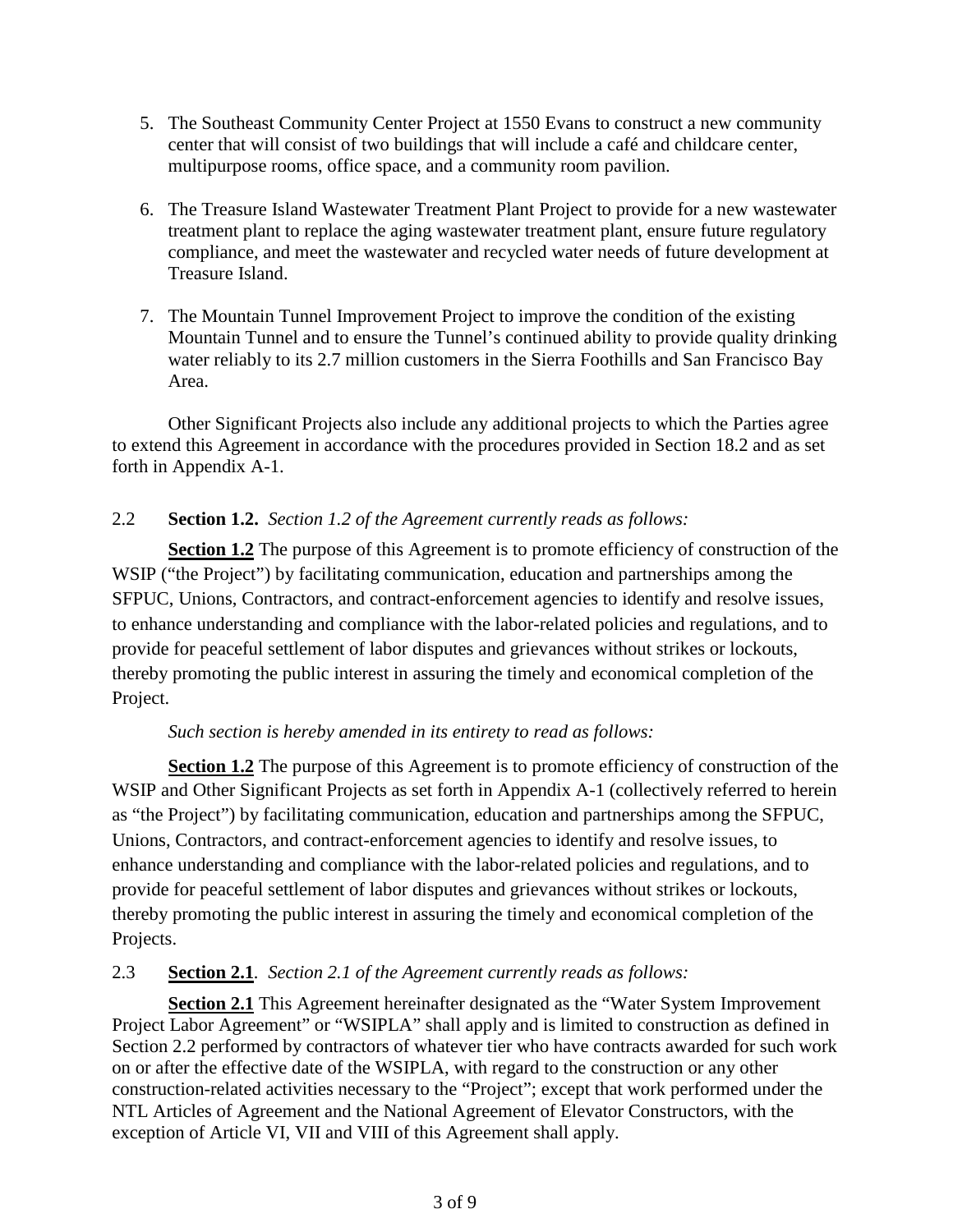#### *Such section is hereby amended in its entirety to read as follows:*

**Section 2.1** This Agreement hereinafter designated as the "Water System Improvement Project Labor Agreement" or "WSIPLA" shall apply and is limited to construction as defined in Section 2.2 performed by contractors of whatever tier who have contracts awarded for such work on or after the effective date of the WSIPLA, with regard to the construction or any other construction-related activities necessary to the "Project" as defined in Section 1.2 and set forth in Appendix A-1; except that work performed under the National Transient Lodge Articles of Agreement and the National Agreement of Elevator Constructors, with the exception of Article VI, VII and VIII of this Agreement shall apply.

#### 2.4 **Section 2.4***. Section 2.4 of the Agreement currently reads as follows:*

**Section 2.4**. To the extent consistent with the National Labor Relations Act, all hauling work done physically on the site of construction or hauling to any non-remote facility that is owned, leased or controlled by the San Francisco Public Utilities Commission and dedicated to the Water System Improvement Program shall be covered by the terms and conditions of this Agreement.

#### *Such section is hereby amended in its entirety to read as follows*:

**Section 2.4**. The furnishing of supplies, equipment or materials that are stockpiled for later use shall in no case be considered construction subcontracting. Construction trucking work, such as the delivery of ready-mix, asphalt, aggregate, sand or other fill or material which are directly incorporated into the construction process, as well as the off-hauling of debris and excess fill, material and/or mud, shall be covered by the terms and conditions of this Agreement to the fullest extent provided by prevailing wage law and by the prevailing wage determinations of the California Department of Industrial Relations. Contractors/Employers, including brokers, of persons providing construction trucking work shall provide certified trucking payroll records to the SFPUC within ten (10) calendar days of written request or as required by bid specifications.

# 2.5 **Section 6.5(a)**. *Section 6.5(a) of the Agreement currently reads as follows:*

# **Section 6.5**.

(a) The party invoking this procedure shall notify Tom Angelo, the permanent Arbitrator agreed upon under this procedure. In the event the permanent Arbitrator is unavailable at any time, the party invoking this procedure shall notify William Riker, the permanent alternate Arbitrator agreed upon under this procedure. Notice to the Arbitrator shall be by the most expeditious means available, with notice by electronic means or any other effective written means, to the parties involved. …

*Such section is hereby amended to read as follows:*

# **Section 6.5**.

a) The party invoking this procedure shall notify Barry Winograd, the permanent Arbitrator agreed upon under this procedure. In the event the permanent Arbitrator is unavailable at any time, the party invoking this procedure shall notify William Riker, the permanent alternate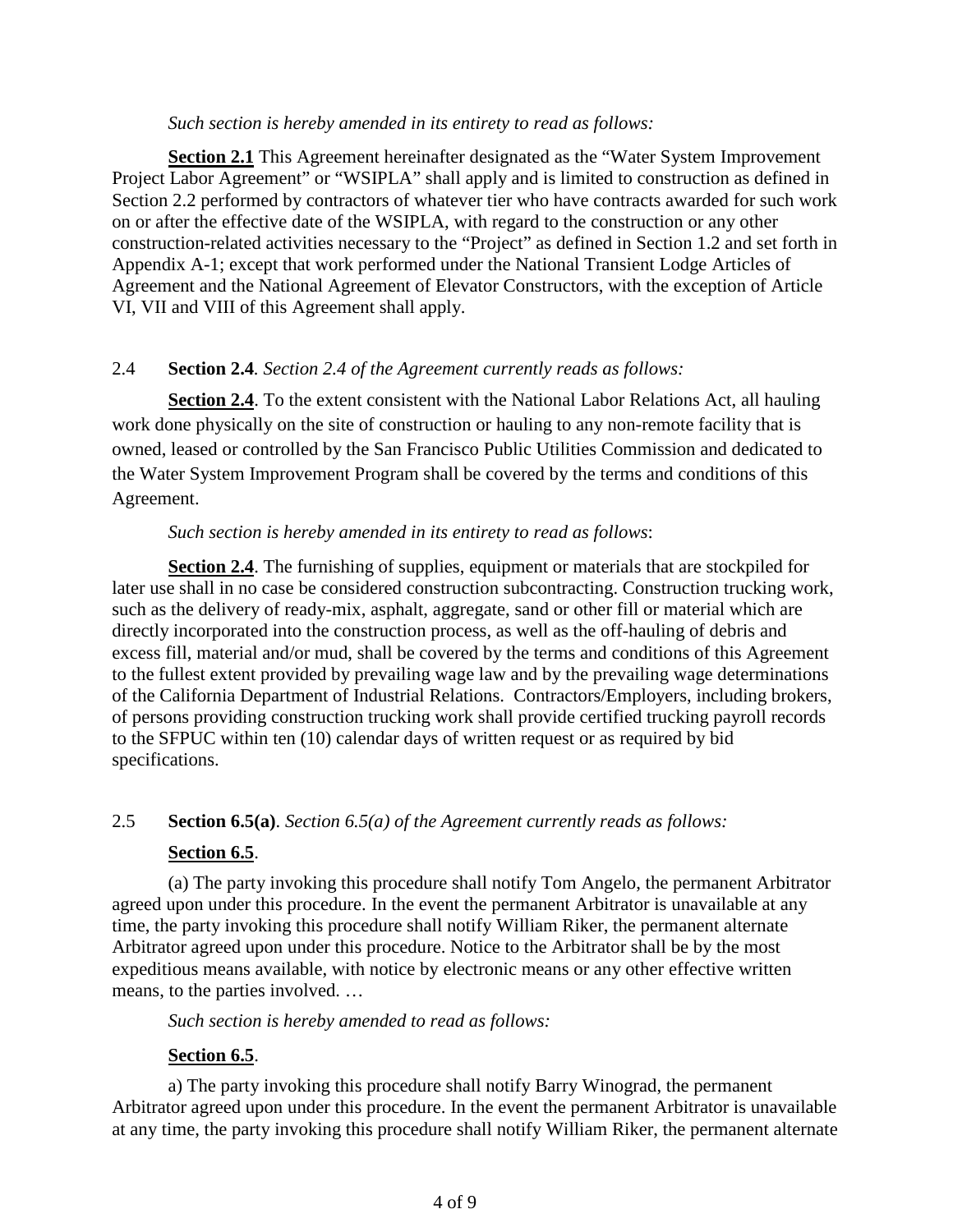Arbitrator agreed upon under this procedure. Notice to the Arbitrator shall be by the most expeditious means available, with notice by electronic means or any other effective written means, to the parties involved. In the event of the death, incapacity, or retirement of an arbitrator named in Article VI, (Work Stoppages and Lockouts), the Joint Administrative Committee shall meet to name a replacement arbitrator by mutual consent. All parties to this Agreement hereby agree to such replacement.

# 2.6 **Section 7.1**. *Step 3 of Section 7.1 of the Agreement currently reads as follows:*

**Section 7.1, Step 3**. If the grievance is not settled at Step 2, either party to the grievance may request the dispute be submitted to arbitration within seven (7) calendar days thereafter. The request for arbitration and/or the request for an extension of time must be in writing. The arbitrator shall be selected from among the following designated Arbitrators: Gerald McKay, Thomas Angelo, William Riker, Jerri-Lou Cossack and Alexander Cohn, who shall constitute a permanent panel of arbitrators and who shall be selected to hear disputes on a rotational basis. If none of the designated Arbitrators are available within a reasonable period of time to hear the dispute, the parties shall select an arbitrator by the alternate striking method from a list of seven (7) experienced Northern California construction industry labor arbitrators obtained from the American Arbitration Association.

#### *Such section is hereby amended to read as follows:*

**Section 7.1, Step 3**. If the grievance is not settled at Step 2, either party to the grievance may request the dispute be submitted to arbitration within seven (7) calendar days thereafter. The request for arbitration and/or the request for an extension of time must be in writing. The arbitrator shall be selected from among the following designated Arbitrators: Katherine Thompson, Barry Winograd, William Riker, David Weinberg and Alexander Cohn, who shall constitute a permanent panel of arbitrators and who shall be selected to hear disputes on a rotational basis. If none of the designated Arbitrators are available within a reasonable period of time to hear the dispute, the parties shall select an arbitrator by the alternate striking method from a list of seven (7) experienced Northern California construction industry labor arbitrators obtained from the American Arbitration Association.

In the event of the death, incapacity, or retirement of an arbitrator named in Article VII, (Grievance Procedure), the Joint Administrative Committee shall meet to name a replacement arbitrator by mutual consent. All parties to this Agreement hereby agree to such replacement.

# 2.7 **Section 8.3**. *Section 8.3 of the Agreement currently reads as follows:*

**Section 8.3**. When conflicting claims for work on the Project are submitted to a Contractor, the dispute shall be resolved pursuant to agreed upon Jurisdictional Dispute Procedures, as adopted by the National Building & Construction Trades Department, or by the Mechanical Allied Crafts (MAC) (Appendix E), or by the National Construction Alliance (NCA) (Appendix F), incorporated herein respectively. It is understood by the parties that these Procedures might be amended from time to time. In the event a jurisdictional dispute arises between two or more Unions affiliated with the National Building & Construction Trades Department, such dispute shall be resolved by the procedures set forth in the Plan for the Settlement of Jurisdiction Disputes in the Construction Industry. In the event a jurisdictional dispute arises between two or more Unions affiliated with the MAC, such dispute may be resolved under the MAC Procedure. In the event a jurisdictional dispute arises between two or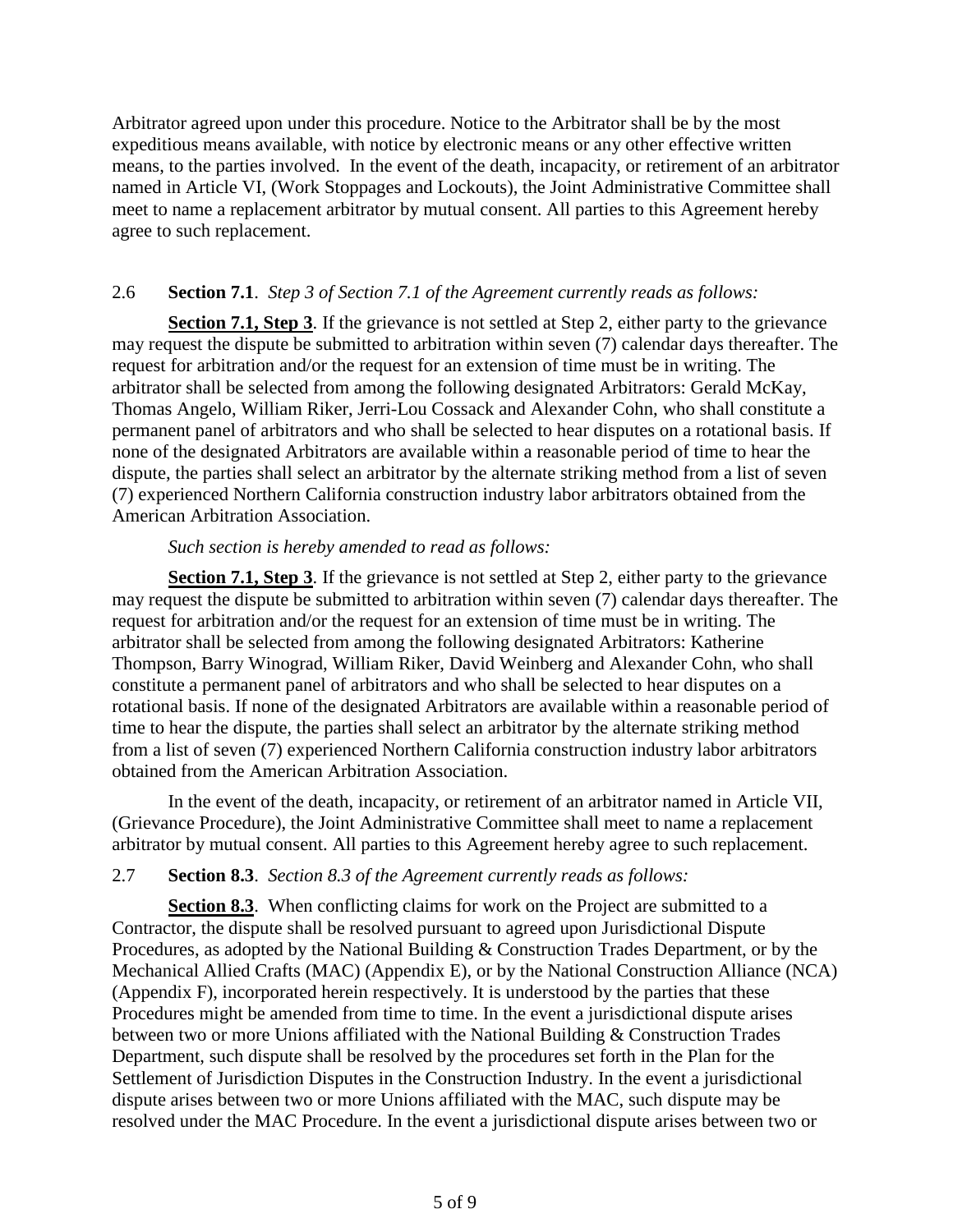more Unions affiliated with the NCA, such dispute shall be resolved under the NCA Procedure. In the event a jurisdictional dispute arises between two or more Unions that are not affiliated with the same International group and are not stipulated to the same jurisdictional dispute resolution procedure, the dispute shall be handled in accordance with and resolved as described in Appendix G hereto.

#### *Such section is hereby amended in its entirety to read as follows:*

**Section 8.3.** The assignment of Covered Work will be solely the responsibility of the Contractor performing the work involved; and such work assignments will be in accordance with the Plan for the Settlement of the Jurisdictional Disputes in the Construction Industry (the "Plan") or any successor Plan.

All jurisdictional disputes on this Project between or among the building and construction trades Unions party to this Agreement and Contractors executing the Letter of Assent, shall be settled and adjusted according to the present Plan established by the Building and Construction Trades Department or any other plan or method of procedure that may be adopted in the future by the Building and Construction Trades Department. Decisions rendered shall be final, binding and conclusive on the Contractors and Unions parties to this Agreement.

Notwithstanding the above, if a dispute arising under this Article involves the Northern California Carpenters Regional Council or any of its subordinate bodies, an Arbitrator shall be chosen by the procedures specified in Article V, Section 5, of the Plan from a list composed of John Kagel, Barry Winograd, Robert Hirsch, and Thomas Pagan, and the Arbitrator's hearing on the dispute shall be held at the offices of the California State Building and Construction Trades Council in Sacramento, California, within 14 days of the selection of the Arbitrator. All other procedures shall be as specified in the Plan.

All jurisdictional disputes shall be resolved without the occurrence of any strike, work stoppage, or slow-down of any nature, and the Contractor's assignment shall be adhered to until the dispute is resolved. Individual employees violating this section shall be subject to immediate discharge. Each Contractor will conduct a pre-job conference with the Council prior to commencing work. The Owner and Construction Manager will be advised in advance of all such conferences and may participate if they wish. Pre-job conferences for different Contractors may be held together.

# 2.8 **Section 9.1**. *Section 9.1 of the Agreement currently reads as follows:*

**Section 9.1** All employees covered by this Agreement shall be classified and paid for all hours worked in accordance with the classification(s) and wage scales, overtime scales and benefits contained in the prevailing wage determination published by the State Director of Industrial Relations for the relevant craft and geographic jurisdiction. If the prevailing wage laws are repealed during the term of this Agreement, the Contractor shall pay the wage rates established under the recognized local collective bargaining agreement.

#### *Such section is hereby amended in its entirety to read as follows:*

**Section 9.1** All employees covered by this Agreement shall be classified and paid for all hours worked in accordance with the classification(s) and wage scales, overtime scales and benefits contained in the prevailing wage determination published by the State Director of Industrial Relations for the relevant craft and geographic jurisdiction, and/or the U.S. Secretary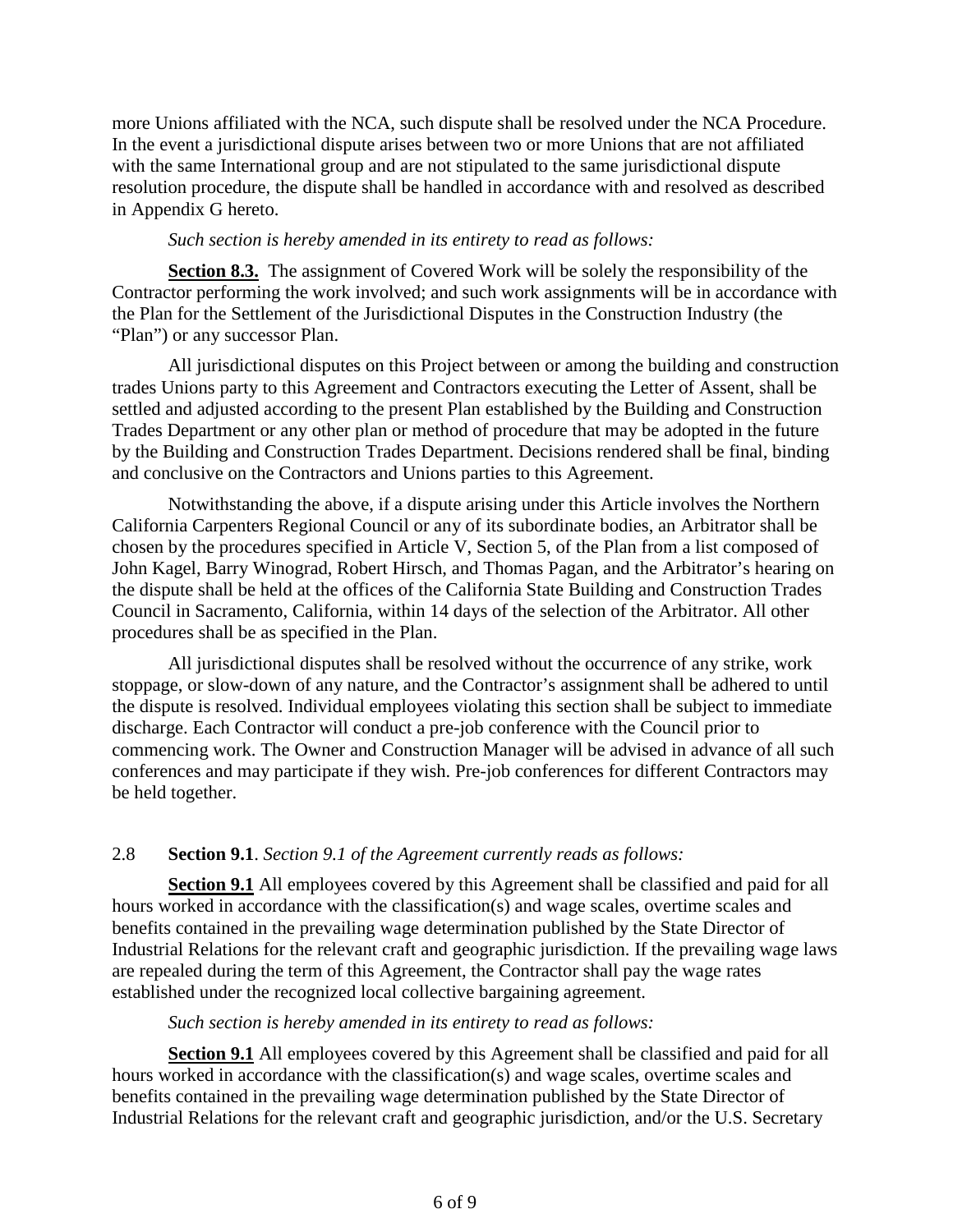of Labor when federal funds are involved, whichever is higher. If the prevailing wage laws are repealed during the term of this Agreement, the Contractor shall pay the wage rates established under the recognized local collective bargaining agreement.

# 2.9 **Section 18.2.** *Section 18.2 of the Agreement currently reads as follows:*

**Section 18.2**. In the event that the SFPUC determines that extending this Project Labor Agreement to any further construction projects would meet one or more legitimate governmental interests, this Agreement may be extended by mutual consent of the parties.

#### *Such section is hereby amended in its entirety to read as follows:*

**Section 18.2**. The SFPUC General Manager may recommend to the Joint Administrative Committee (JAC) the extension of this PLA to one or more significant capital projects listed in the SFPUC Commission-approved 10-Year Capital Improvement Plan (except projects designated as "Repair and Replacement" or "R&R"), as amended from time to time, if the General Manager determines that extending this PLA to such project(s) would meet one or more legitimate governmental interests. In making such determination and recommendation, the SFPUC General Manager shall, using the template set forth in Appendix I, submit to the JAC a written due diligence report setting forth one or more legitimate governmental interests that would be served by applying the terms of this PLA to the additional project(s). Following receipt of such report, the JAC shall vote on whether to add the project(s). Addition of projects shall require the unanimous vote of the JAC. Appendix A-1 shall be updated to reflect any projects added by the procedures under this Section 18.2, and such updates to Appendix A-1 shall not require a formal amendment or modification of the PLA.

2.10 **Appendix A.** Appendix A is hereby replaced in its entirety by **Appendix A-1**, attached to this Addendum and fully incorporated within the Agreement.

2.11 **Appendix I.** Appendix I is attached to this Addendum and is hereby added to and fully incorporated within the Agreement.

2.12

# **Article 3 Effective Date**

Each of the modifications set forth in Section 2 shall be effective on and after July 23, 2019 or upon execution by all of the parties, whichever occurs sooner.

# **Article 4 Legal Effect**

Except as expressly modified by this Amendment, all of the terms and conditions of the Agreement shall remain unchanged and in full force and effect.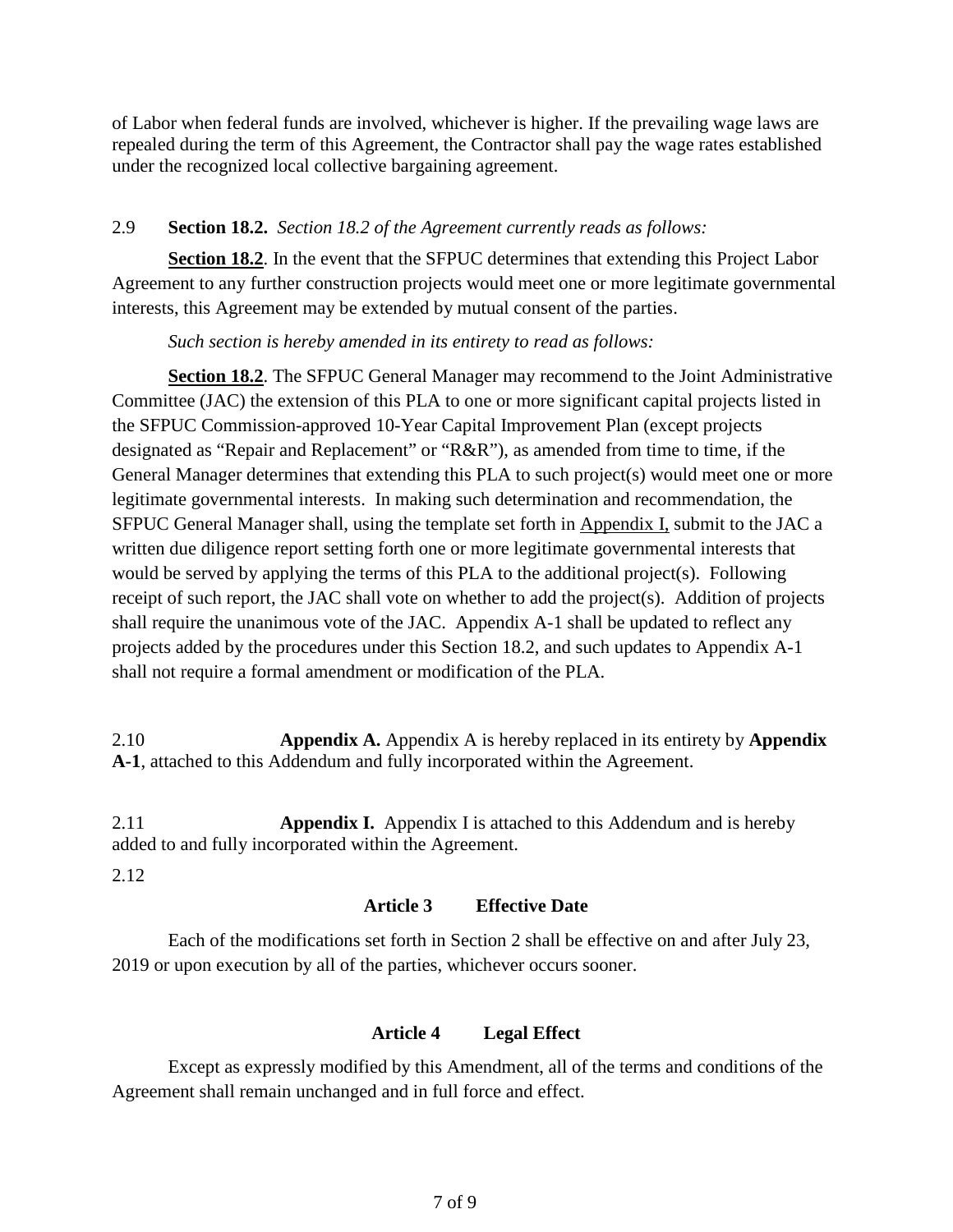# **[SIGNATURES ON FOLLOWING PAGE]**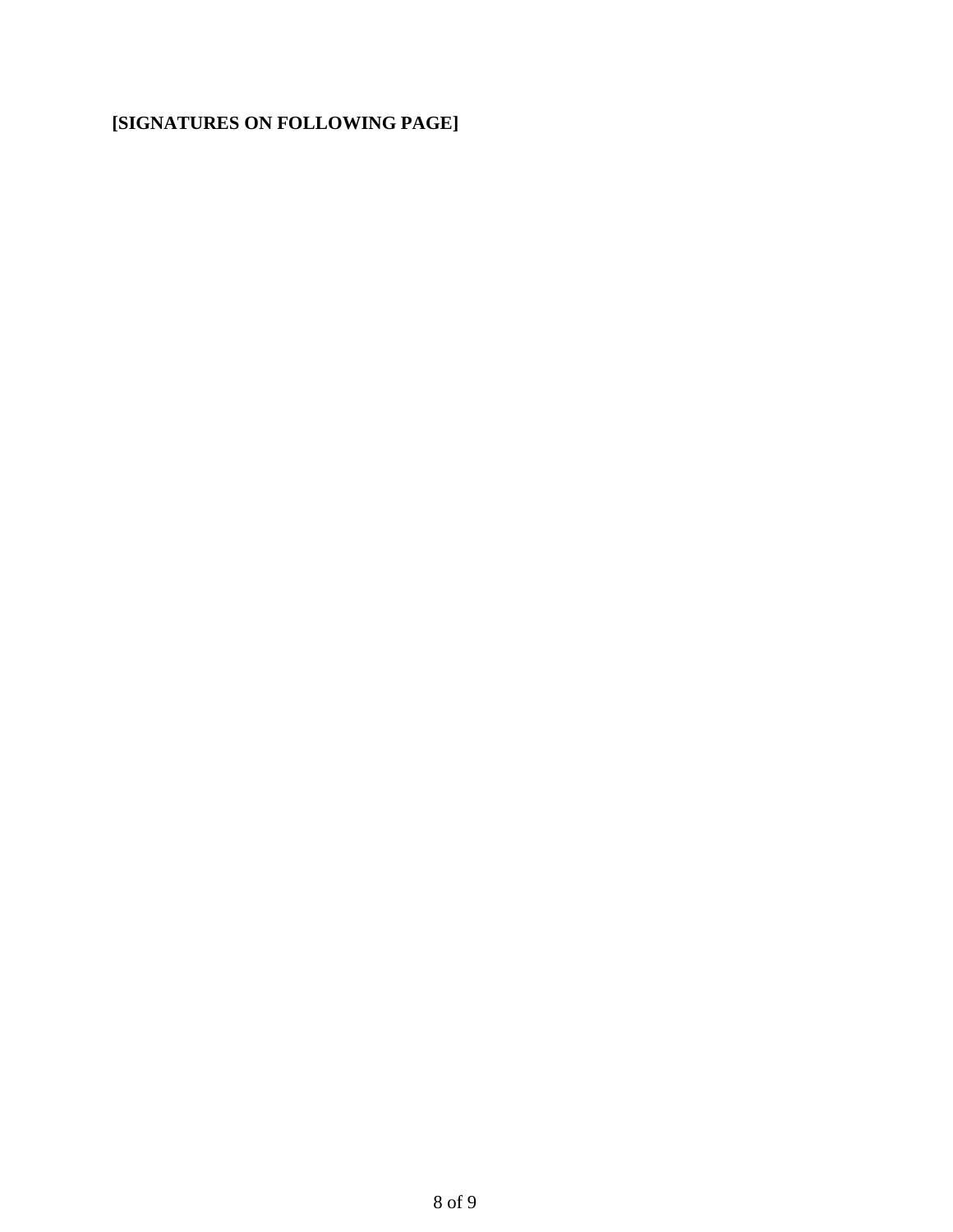IN WITNESS WHEREOF, SFPUC and the Unions have executed this Addendum as of the date first referenced above.

# **FOR THE SFPUC**

Harlan L. Kelly Jr., General Manager San Francisco Public Utilities Commission

# **FOR THE UNIONS**

Larry Mazzola, Jr., President San Francisco Building and Construction Trades Council, AFL-CIO

Approved as to Form:

Dennis J. Herrera City Attorney

By: Francey

Francesca Gessner Deputy City Attorney

**Attached Appendices: Appendix A-1, Appendix I**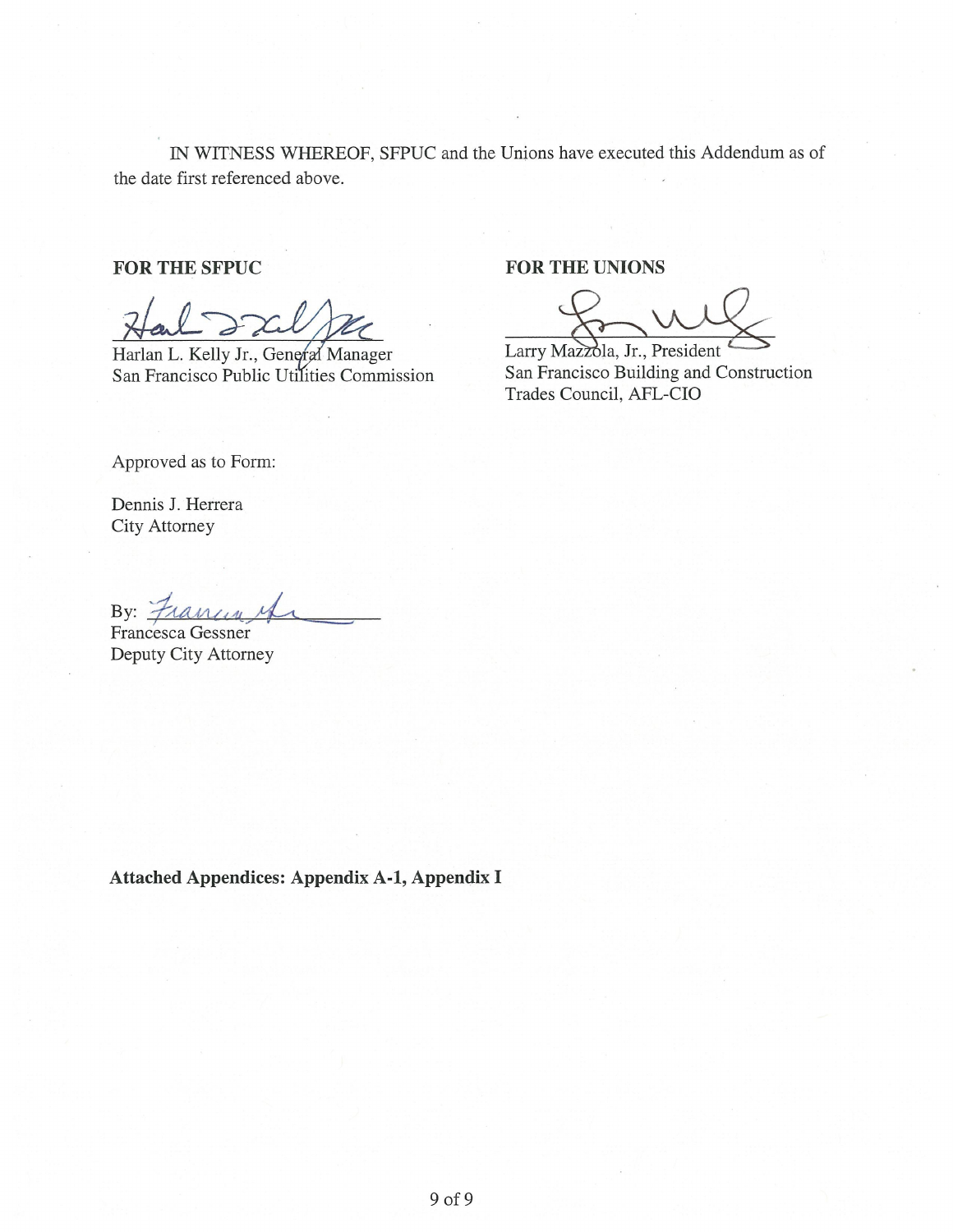# **APPENDIX A-1**

| <b>Counties</b>      | <b>Type</b>                                                     | Project#          | <b>Project Title</b>                                                 | <b>Construction</b><br><b>Start</b> | <b>Construction</b><br>Finish | <b>Estimated Base</b><br><b>Construction Contract</b><br>Cost |
|----------------------|-----------------------------------------------------------------|-------------------|----------------------------------------------------------------------|-------------------------------------|-------------------------------|---------------------------------------------------------------|
| Alameda              | Pipeline                                                        | CUW35902          | Alameda Siphons #4                                                   | Dec-08                              | $Oct-10$                      | \$56,824,000                                                  |
| Alameda              | Dam                                                             | CUW37401          | Calaveras Dam Replacement                                            | $Jan-09$                            | $Jul-11$                      | \$169,019,000                                                 |
| Alameda              | <b>Pump Station</b>                                             | CUW38601          | San Antonio Pump Station Upgrade                                     | <b>Nov-09</b>                       | $Jul-11$                      | \$11,235,477                                                  |
| Alameda              | Pipeline                                                        | CUW37403          | San Antonio Back Up Pipeline                                         | $Jan-10$                            | $Dec-11$                      | \$21,712,000                                                  |
| Alameda              | Dam                                                             | CUW35201          | Alameda Creek Fishery Enhancement                                    | $Jun-10$                            | $Dec-11$                      | \$10,869,000                                                  |
| Alameda              | Pipeline                                                        | CUW35302          | Seismic Improvements of BDPL Nos.3 & 4                               | $Sep-10$                            | Apr- $12$                     | \$47,268,000                                                  |
| Alameda              | <b>Treatment Plant</b>                                          | <b>CUW38101</b>   | New Sunol Valley Treated Water Plant<br>Expansion & Treated Water    | $Dec-10$                            | $Mar-13$                      | \$147,801,000                                                 |
| Alameda              | Tunnel                                                          | CUW35901          | <b>New Irvington Tunnel</b>                                          | <b>Nov-09</b>                       | Apr- $13$                     | \$153,994,000                                                 |
| Alameda              | Pipeline & Tunnel                                               | <b>CUW36801</b>   | Bay Division Pipeline Reliability & Tunnel *                         | Jul-09                              | $Jul-13$                      | \$406,648,000                                                 |
| <b>Alameda</b>       | <b>Regional</b><br><b>Buildings and</b><br>Ground               | <b>CUW27701</b>   | <b>Sunol Long Term Improvements Watershed</b><br>Center              | <b>Mar-20</b>                       | <b>Aug-21</b>                 | \$22,000,000                                                  |
| San Francisco        | <b>Pump Station</b>                                             | CUW32301          | <b>Alemany Pump Station</b>                                          | $Nov-07$                            | Aug-09                        | \$14,000,000                                                  |
| San Francisco        | Reservoir                                                       | CUW33401          | <b>Stanford Heights Reservoir</b>                                    | $Sep-07$                            | Sep-09                        | \$18,000,000                                                  |
| San Francisco        | Pipeline/Valves                                                 | CUW32301          | North University Mound System                                        | May-08                              | $Dec-09$                      | \$12,000,000                                                  |
| San Francisco        | Pipeline                                                        | CUW31301          | Noe Valley Transmission Main                                         | Apr-09                              | $Sep-10$                      | \$8,050,000                                                   |
| San Francisco        | Reservoir                                                       | CUW37201          | University Mound Reservoir Upgrades- North<br><b>Basin</b>           | $Jan-09$                            | $Oct-10$                      | \$71,228,000                                                  |
| San Francisco        | <b>Pump Station</b>                                             | CUW30901          | Lake Merced Pump Station                                             | $Mar-09$                            | $May-11$                      | \$52,410,000                                                  |
| San Francisco        | Reservoir                                                       | CUW31901          | <b>Hunters Point Reservoir</b>                                       | $Jul-10$                            | Dec-11                        | \$7,750,000                                                   |
| San Francisco        | Reservoir                                                       | CUW33701          | <b>Sutro Reservoir</b>                                               | $Feb-10$                            | $Jan-12$                      | \$30,000,000                                                  |
| San Francisco        | Reclamation<br>Projects                                         | CUW30201          | <b>Recycled Water Project</b>                                        | $Mar-10$                            | $Mar-12$                      | \$136,031,643                                                 |
| <b>San Francisco</b> | <b>Local Recycled</b><br>Water                                  | <b>CUW30204</b>   | <b>Harding Park Recycled Water Project</b>                           | <b>Oct-10</b>                       | $Mar-12$                      | \$5,251,100                                                   |
| San Francisco        | <b>Ground Water</b><br>Project.                                 | CUW30102          | Groundwater Projects - Phase B                                       | $Jan-09$                            | $Dec-12$                      | \$15,397,771                                                  |
| San Francisco        | <b>Ground Water</b><br>Project.                                 | CUW30103          | Groundwater Projects - Phase C                                       | $Oct-10$                            | Aug- $13$                     | \$27,724,744                                                  |
| <b>San Francisco</b> | <b>Emergency Fire</b><br><b>Fighting Water</b><br><b>System</b> | <b>CUWAW2AW29</b> | <b>Auxiliary Water Supply System Pipeline</b><br><b>Improvements</b> | <b>Oct-19</b>                       | $Oct-20$                      | \$5,500,000                                                   |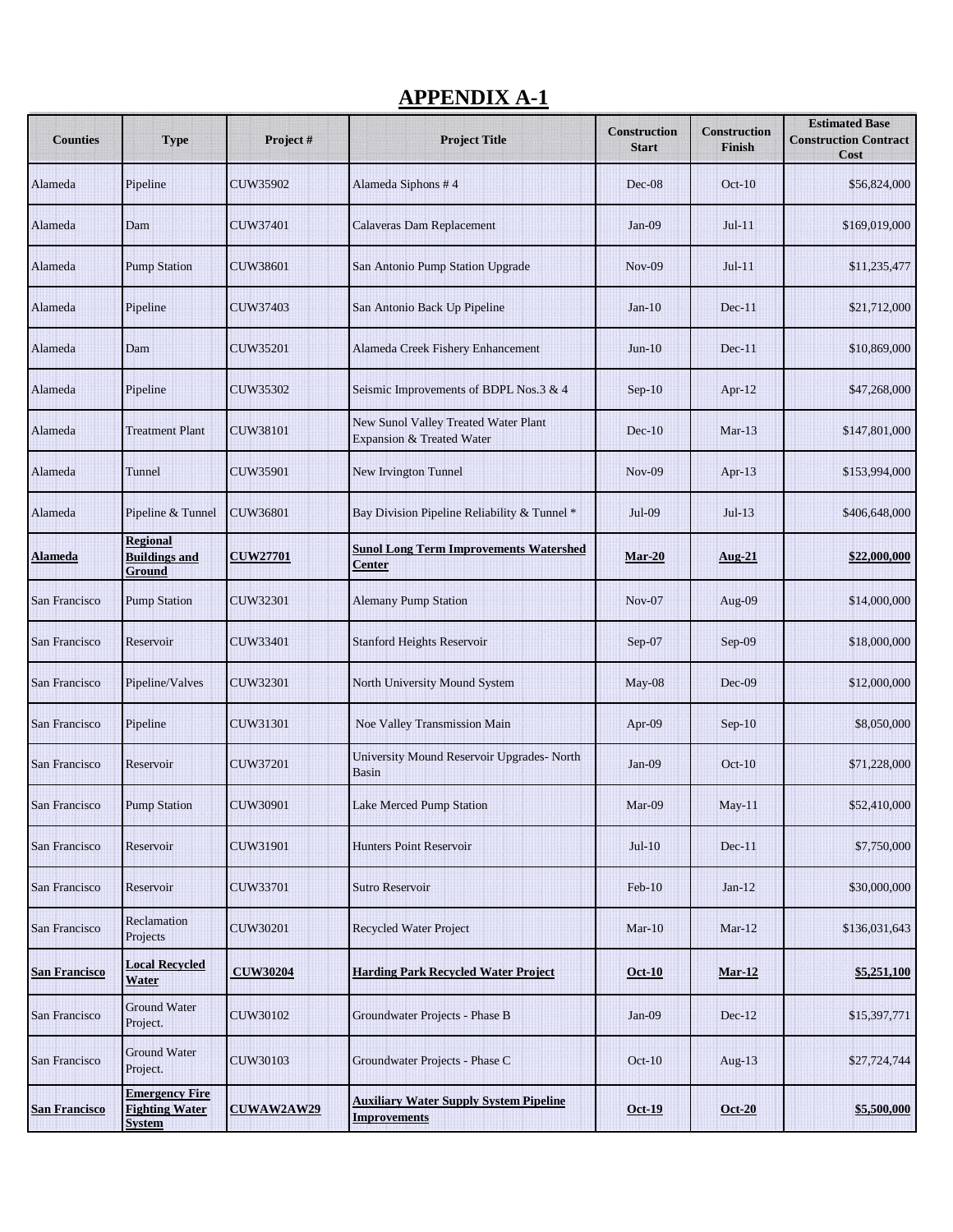| <b>Counties</b>      | <b>Type</b>                                    | Project#         | <b>Project Title</b>                                              | <b>Construction</b><br><b>Start</b> | <b>Construction</b><br><b>Finish</b> | <b>Estimated Base</b><br><b>Construction Contract</b><br>Cost |
|----------------------|------------------------------------------------|------------------|-------------------------------------------------------------------|-------------------------------------|--------------------------------------|---------------------------------------------------------------|
| <b>San Francisco</b> | <b>Facilities and</b><br><b>Infrastructure</b> | <b>CWWFAC03</b>  | The Southeast Community Center at 1550<br><b>Evans</b>            | Jan-20                              | <b>Dec-21</b>                        | \$71,181,251                                                  |
| <b>San Francisco</b> | Power<br>Infrastructure                        | 10014227~        | <b>Bay Corridor Transmission and Distribution</b><br>Project      | <b>Jun-17</b>                       | Mar-22                               | \$90,000,000                                                  |
| <b>San Francisco</b> | <b>Treatment Plant</b>                         | <b>CWP11001</b>  | <b>Treasure Island Wastewater Treatment Plant</b>                 | Dec-21                              | Dec-23                               | \$130,000,000                                                 |
| San Joaquin          | <b>Treatment Plant</b>                         | <b>CUW38401</b>  | <b>Advanced Disinfection</b>                                      | $Jan-09$                            | $Dec-10$                             | \$70,917,000                                                  |
| San Mateo            | Miscellaneous                                  | <b>CUW35501</b>  | Standby Power Facilities - Various Locations *                    | Sep-07                              | $Oct-09$                             | \$6,440,000                                                   |
| San Mateo            | <b>Treatment Plant</b>                         | CUW36602         | HTWTP Short-Term Improvements (Remaining<br>Filters)              | <b>Jul-08</b>                       | $Mar-10$                             | \$11,475,000                                                  |
| San Mateo            | <b>Treatment Plant</b>                         | CUW36603         | HTWTP Short-Term Improvements (Coag. &<br>Floccu.)                | <b>Jul-08</b>                       | $Mar-10$                             | \$6,089,845                                                   |
| San Mateo            | Pipeline                                       | <b>CUW37901</b>  | San Andreas Pipeline No. 3 Installation                           | Mar-09                              | $Dec-10$                             | \$29,165,000                                                  |
| San Mateo            | Dams                                           | CUW35401         | Lower Crystal Springs Dam Improvements                            | $Jan-10$                            | $Mar-11$                             | \$13,774,000                                                  |
| San Mateo            | <b>Valve Lots</b>                              | CUW39101         | Baden and San Pedro Valve Lots Improvements                       | Apr- $09$                           | $Apr-11$                             | \$31,536,000                                                  |
| San Mateo            | Tunnel                                         | CUW35601         | New Crystal Springs Bypass Tunnel                                 | <b>Jul-08</b>                       | $Jun-11$                             | \$57,512,000                                                  |
| San Mateo            | Inst. & Controls                               | CUW36302         | Installation of SCADA System - Phase II -<br>Security System *    | Dec-09                              | $Sep-11$                             | \$9,112,000                                                   |
| San Mateo            | Reservoir                                      | CUW36103         | Pulgas Balancing Reservoir Rehabilitation                         | $Oct-09$                            | $Oct-11$                             | \$20,000,000                                                  |
| San Mateo            | Pipeline                                       | CUW37801         | Crystal Springs Pipeline No. 2 Replacement                        | Oct-09                              | $Nov-11$                             | \$64,439,000                                                  |
| San Mateo            | Inst. & Controls                               | CUW36301         | Installation of SCADA System - Phase II *                         | $Jun-10$                            | $Mar-12$                             | \$15,018,000                                                  |
| San Mateo            | <b>Treatment Plant</b>                         | CUW36701         | HTWTP Long-Term Improvements                                      | Apr-11                              | $Oct-13$                             | \$112,445,000                                                 |
| San Mateo            | Pipeline                                       | <b>CUW37101</b>  | Crystal Springs / San Andreas Transmission<br>Upgrade             | $Jun-11$                            | $Oct-13$                             | \$101,860,000                                                 |
| Santa Clara          | Pipeline                                       | CUW38001         | <b>BDPL No. 3 &amp; 4 – Crossovers</b>                            | $Nov-10$                            | $Nov-12$                             | \$24,921,000                                                  |
| Santa Clara          | Miscellaneous                                  | <b>CUWXXXXXX</b> | Watershed Management and Land Acquisition                         | $Jul-10$                            | $Jun-13$                             | \$12,000,000                                                  |
| Stanislaus           | Pipeline                                       | CUW37301         | San Joaquin Pipeline Systems                                      | $Jan-11$                            | $Jul-13$                             | \$249,053,000                                                 |
| Stanislaus           | Pipeline                                       | CUW37302         | San Joaquin Pipeline Systems - Rehab of<br><b>Existing System</b> | $Oct-06$                            | $May-14$                             | \$66,763,944                                                  |
| <b>Tuolumne</b>      | <b>Tunnel</b>                                  | <b>CUH10221</b>  | <b>Mountain Tunnel Improvement Project *</b>                      | $Mar-20$                            | <b>Mar-27</b>                        | \$140,000,000                                                 |

Notes:

\*These projects are located in more than one county

~Project created in F\$P and thus does not have a FAMIS project number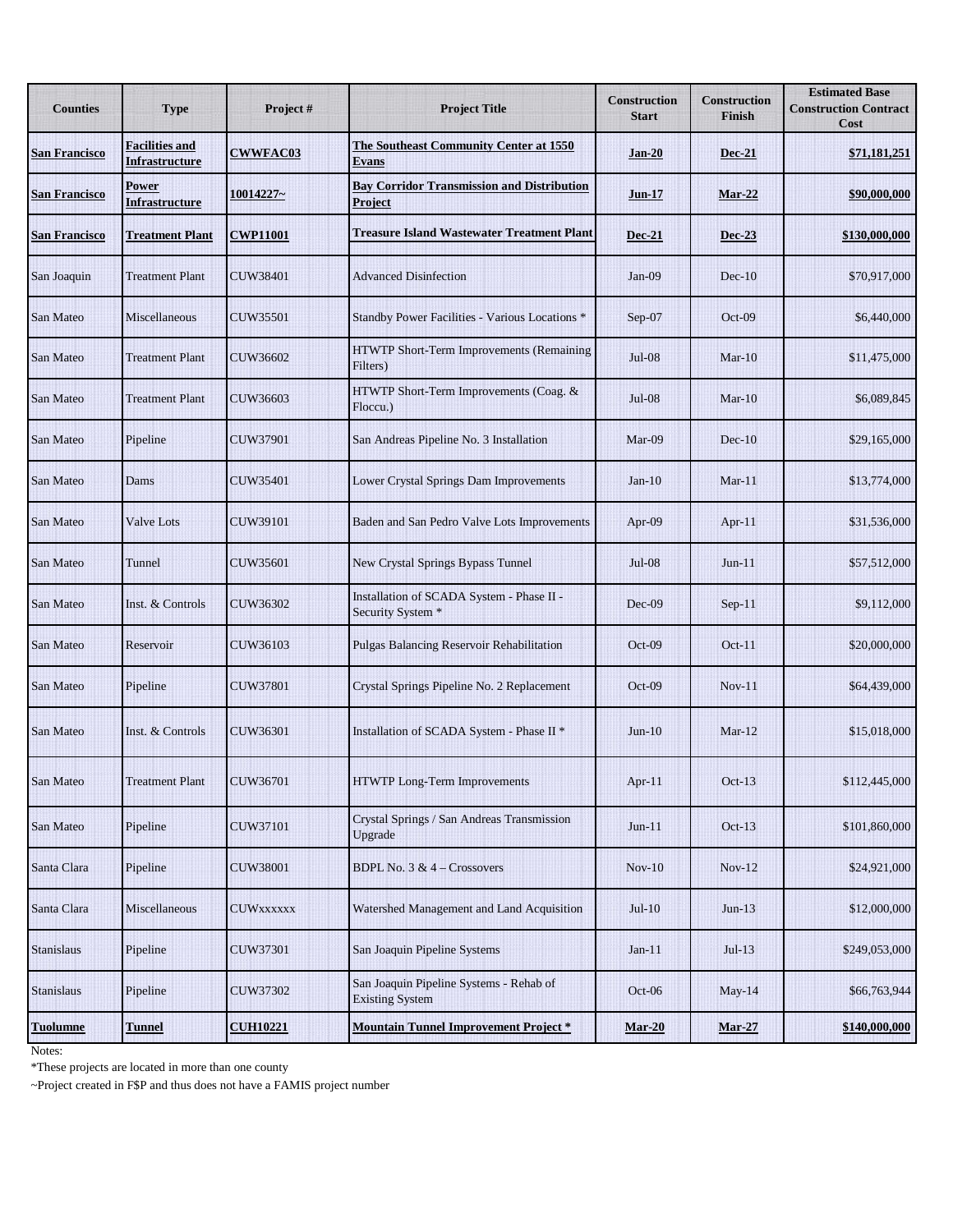# **APPENDIX I**

#### **SFPUC General Manager Due Diligence Investigation and Recommendation Template**

Section 18.2 of the Water System Improvement Program Project Labor Agreement (Agreement) permits the SFPUC General Manager to recommend to the Joint Administrative Committee extension of the Agreement to additional significant SFPUC capital projects if the General Manager determines that such extension would advance one or more legitimate governmental interests such as preventing construction delays due to work stoppages and ensuring access to skilled craft labor.

The purpose of this document is to review the legitimate governmental interests of the SFPUC that would be furthered by adding the *finsert name of the contract or project*.

#### **Project Description:**

[Insert name of the contract or project and a description of project scope of work and schedule]

#### **Legitimate Governmental Interests of the SFPUC:**

On March 28, 2006, the SFPUC adopted Resolution No. 06-0049, approving the staff evaluation that the Agreement furthered the legitimate governmental interests of the SFPUC. The governmental interests of the SFPUC furthered by the Agreement were summarized in the Resolution No. 06-0049 and accompanying staff report as follows:

There are numerous advantages in moving forward on the negotiation of a PLA, which include but are not limited to the following: creates framework for labor harmony; mitigates against construction delays; assures steady supply of qualified labor; provides employment, career, and local business opportunities...

The governmental interests of the SFPUC furthered by the Agreement are also furthered by the addition of [*insert project name*] to the scope of the Agreement.

In addition to the benefits recognized in Resolution No. 06-0049, inclusion of **[insert project**] name] in the scope of the Agreement will provide significant benefits to the SFPUC as follows:

Relevant project-specific factors to consider:

- 
- the size, scope and complexity of the project<br>• project schedule/duration and sequencing of work and the potential costs of delays<br>• the number of different crafts working on the project
- 
- SFPUC unionized workforce working side by side with contractor's workers

- Examples of governmental interests:<br>• prevent costly delays resulting from labor disruptions
	- assure contractors access to a steady and reliable supply of skilled craft workers<br>• ensure efficient, on-time, effective project delivery<br>• uniform substance abuse prevention program
	-
	-
	- agreed-upon methods of resolution of disputes, including those involving jurisdictional assignments, local workforce deployment and training, and related issues.

#### **Summary:**

Based on the analysis provided here, the SFPUC General Manager recommends that the construction craft work contemplated under [**insert contract name/number**] be included in the